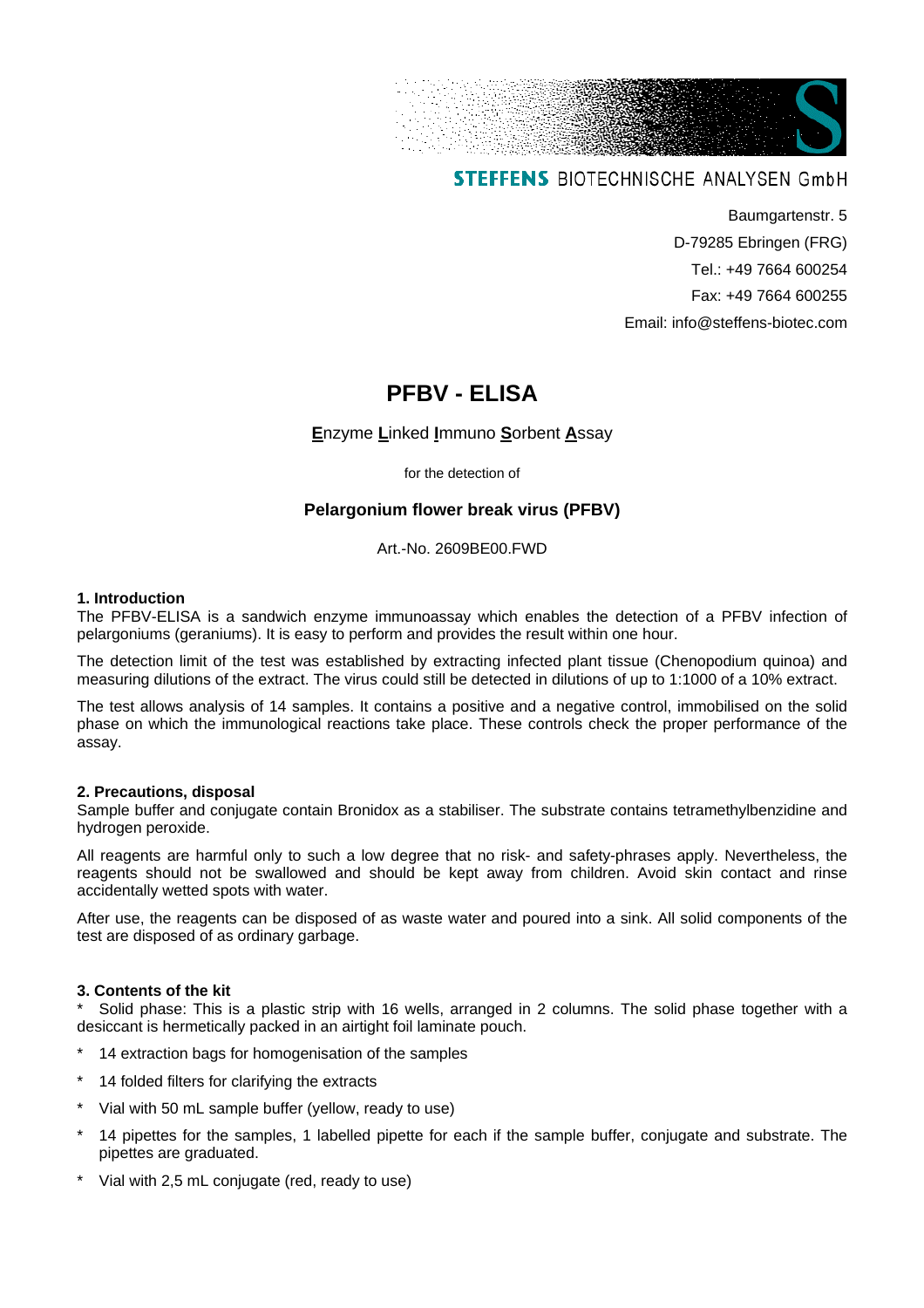Vial with 2,5 mL substrate (colourless, ready to use). The vial is black in order to protect the substrate from light.

The test is stable at least until the expiry date stated on the packaging. It has to be stored at about 4°C.

#### **4. Accessories required but not supplied**

- \* 1 glazed pestle to homogenise the samples, 14 funnels, 14 reagent tubes and 1 tube rack (Set: Art.-No. 2709BE00.FWD). All components are intended for repeated use.
- A pair of scissors, cold tap water, adsorbent paper

#### **5. Principle of the test**

The 2 x 8 wells of the solid phase are coated with a polyclonal antibody which specifically recognises PFBV. In addition, a negative (PFBV-free) and a positive (PFBV-containing) sample are immobilised in 2 wells on the edge. These are the control wells; they are marked green and red, respectively.

- First reaction: The wells (except the control wells) are loaded with the samples, i.e. extracts from geranium plants. PFBV antigens eventually present in the sample are bound to the immobilised antibody, forming the antigen-antibody complex.
- Second reaction: After a washing step which flushes all non-bound sample components from the solid phase, a second PFBV-antibody is added; the control wells are included. This antibody is conjugated with peroxidase ("enzyme conjugate") and binds to the immobilised antigen-antibody complex.
- Third reaction: After a further washing step which removes non-bound conjugate from the solid phase, colourless substrate is added; the control wells are included. It is converted into a blue product by the conjugate. PFBV-infected samples exhibit the blue coloration (like the positive control), whereas non-infected samples remain colourless (like the negative control).

#### **6. Preparation**

Samples: Cut out 14 pieces of geranium leaves (about 10 cm² each) and put them into the vertically placed extraction bags. Note the designation of the samples on the corresponding bag and numerate according to the solid phase (see table p. 6): B1-H1, B2-H2. Then, using the sample buffer pipette, add about 3 mL (corresponds to the uppermost pipette mark) sample buffer.



Place the extraction bag on an even surface, the opening facing upwards. Homogenise the leaf by rubbing the glazed pestle in circles over the bag, applying moderate pressure. When the extract turns green (release of chlorophyll), the extraction process is completed.

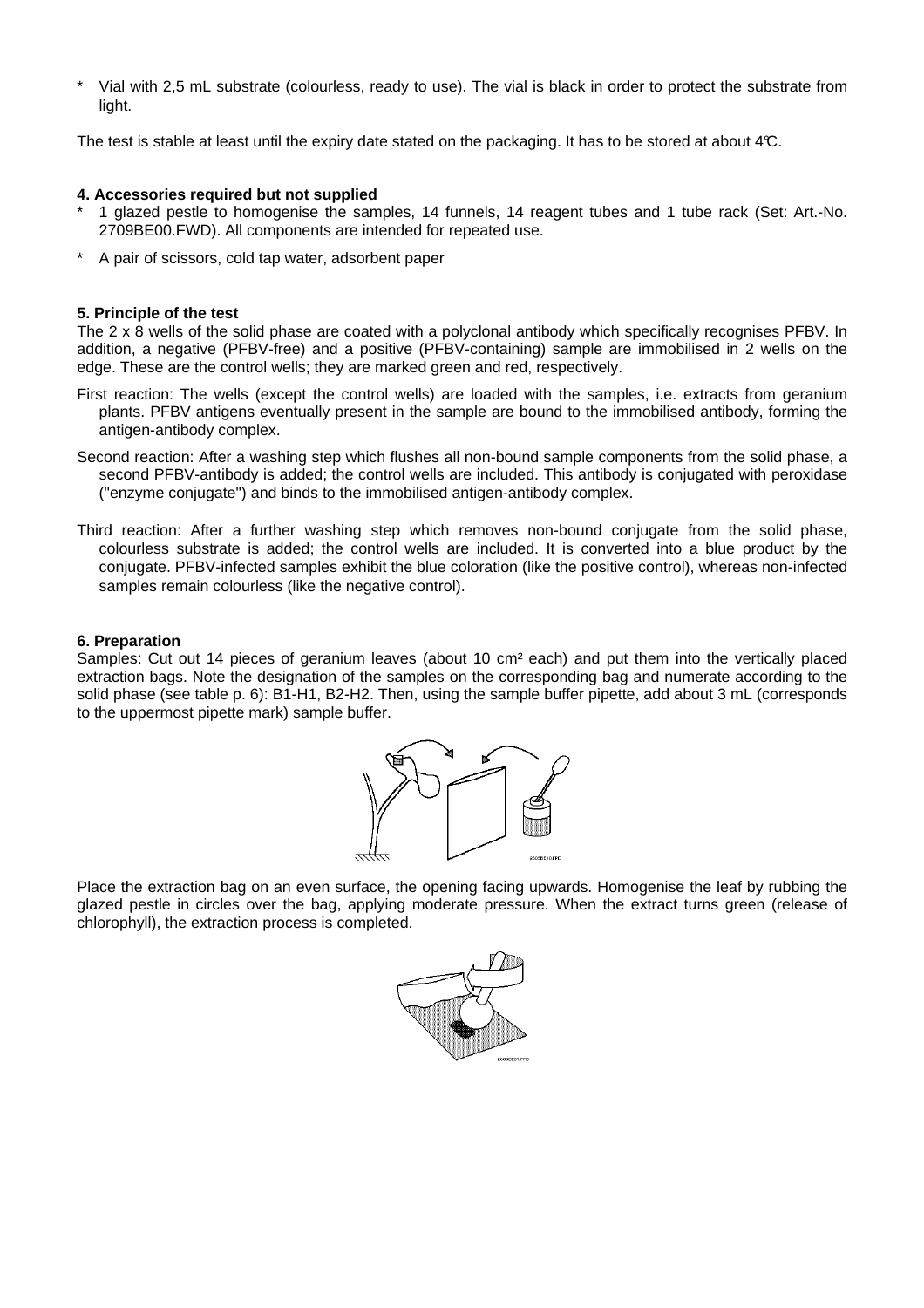Transfer the extracts one by one, each with a separate sample pipette, into separate folded filters. Collect the filtrates into numbered reagent tubes. These filtrates are the actual test samples. The pipettes will be used again and must not be mixed up!



#### **7. Assay procedure**

Before starting the test, all reagents should have reached room temperature (19-29°C). All reactions a re performed at room temperature.

Incubation with samples: Cut open the pouch with the solid phase and discard the desiccant bag. Insert the solid phase into its support (tray of the box), the green and red marked control wells facing upwards. Dispense the filtrates with the appropriate sample pipettes into the wells; 3 drops in each. Omit the control wells which remain empty during the initial reaction step! The incubation takes 10 minutes.



Note the identity of the samples:

|        | Column 1             | Column 2           |
|--------|----------------------|--------------------|
| Line A | neg. control (green) | pos. control (red) |
| Line B |                      |                    |
| Line C |                      |                    |
| Line D |                      |                    |
| Line E |                      |                    |
| Line F |                      |                    |
| Line G |                      |                    |
| Line H |                      |                    |

Washing the solid phase: Take the solid phase out of the support and pour its contents into a sink with a flinging movement. Then, wash the entire solid phase **thoroughly** (3 times for about 5 seconds) under **cold** tap water. Finally, empty the solid phase, remove adherent water by shaking and tapping on adsorbent paper. Replace the solid phase into its support.

Incubation with conjugate: Dispense the red conjugate with the conjugate pipette into the wells, including the control wells; 3 drops per well. The incubation takes 10 minutes.